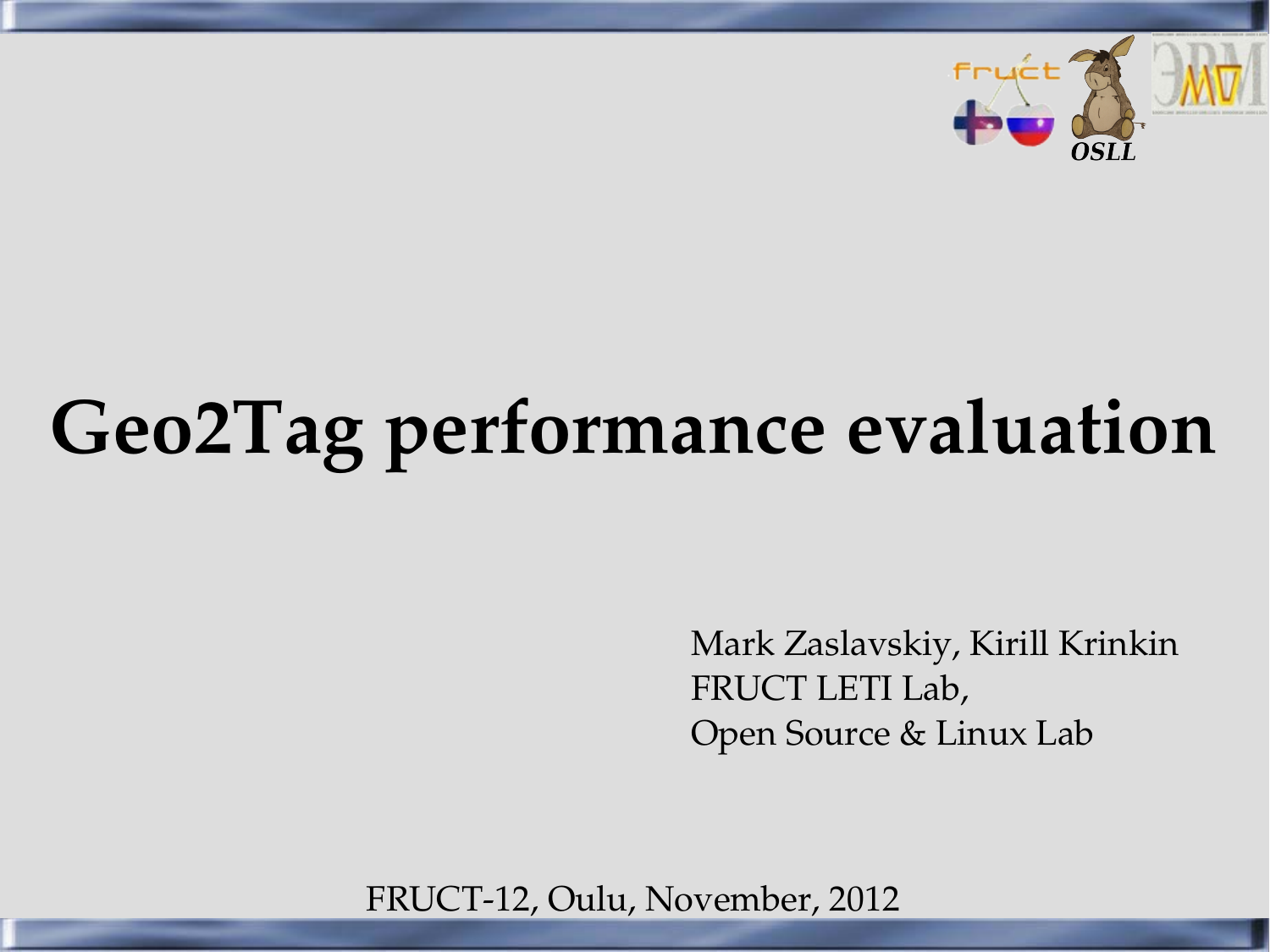Motivation

- Geo2Tag Location-Based Services platform was started as project for students who want to get an Open Source development experience
- With increasing number of functions which are supported by platform performance requirements also increased
- Platform performance evaluation was never performed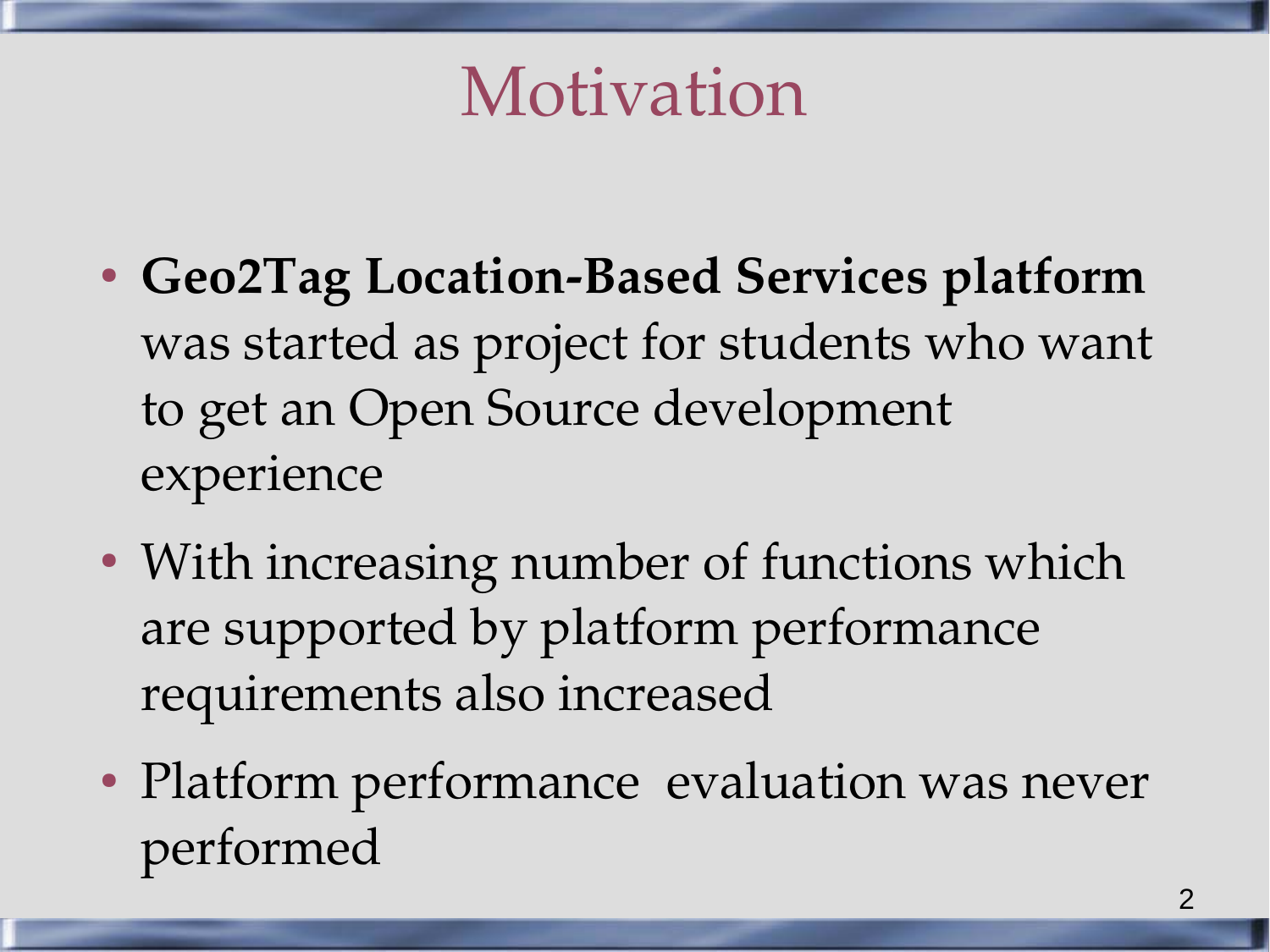Goals

- Investigate the most frequent REST requests to platform performed by users;
- Measure performance (processing time) of the most frequent requests;
- Determine bottlenecks in request processing;
- Maximize performance of request processing and DB synchronization;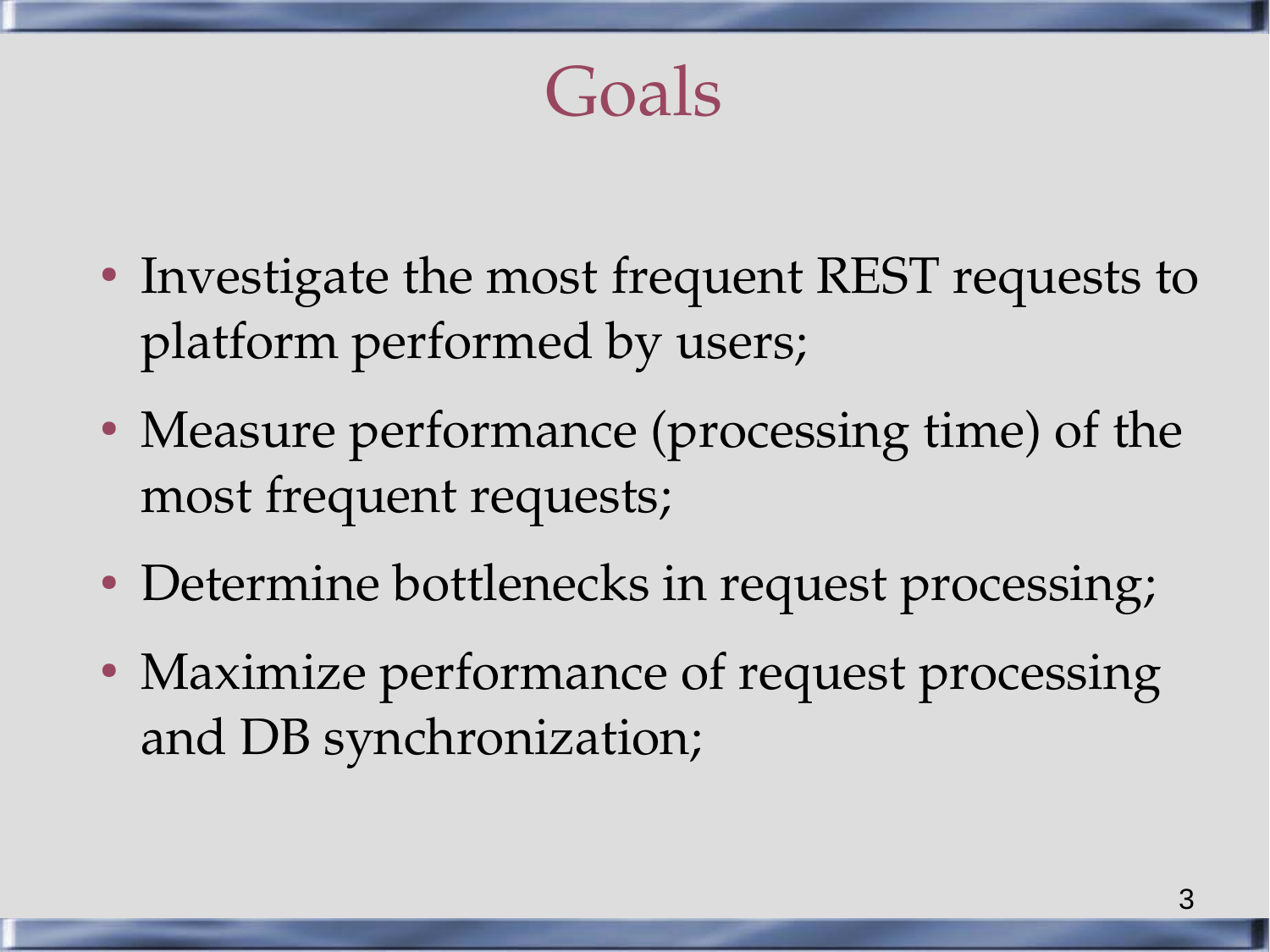#### Platform architecture

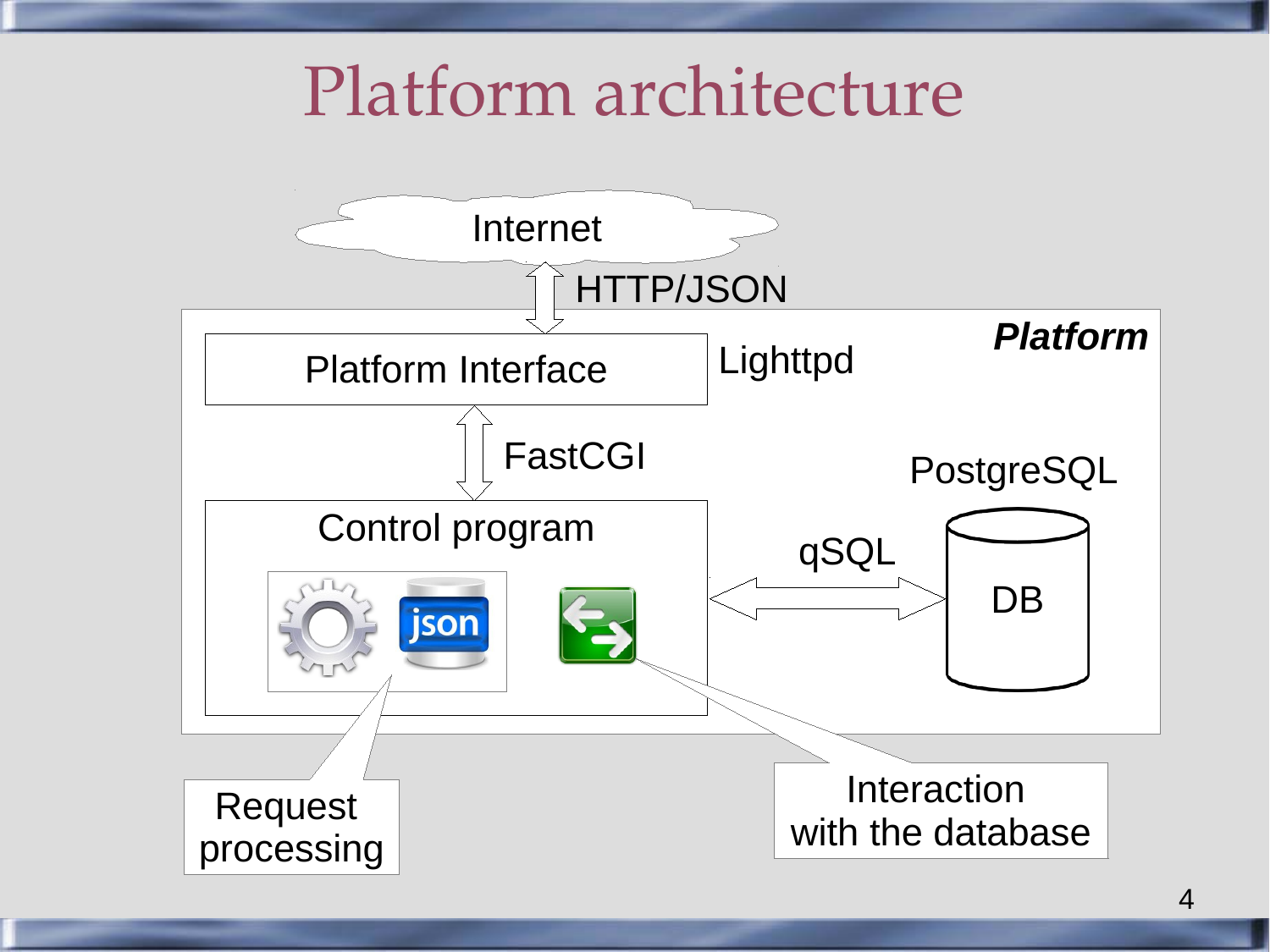#### Client-server interaction modeling

- The most frequent REST requests were found using modeling of **LocationClient** app behavior
- Modeling was performed using Markov chains theory
- Request executions were used as nonabsorbing states of Markov chain
- Client application shutting down was used as absorbing state of Markov chain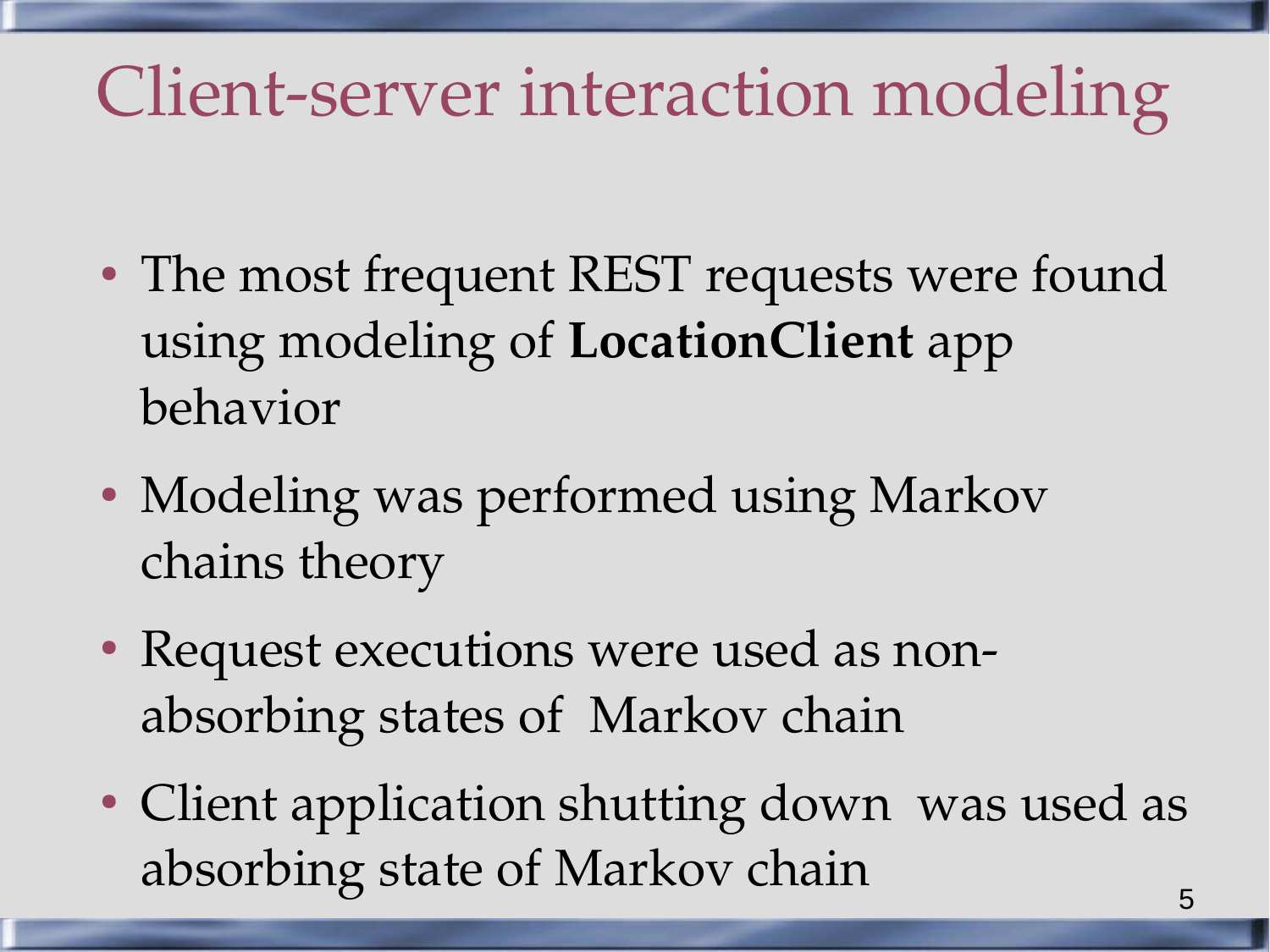#### Client-server interaction modeling

- During numerical experiments average number of each request executions before absorbtion were calculated
- Modeling was performed for different initial states and tagging frequency
- As a result of modeling **WriteTag** and **LoadTags** requests had the biggest average number of executions for all conditions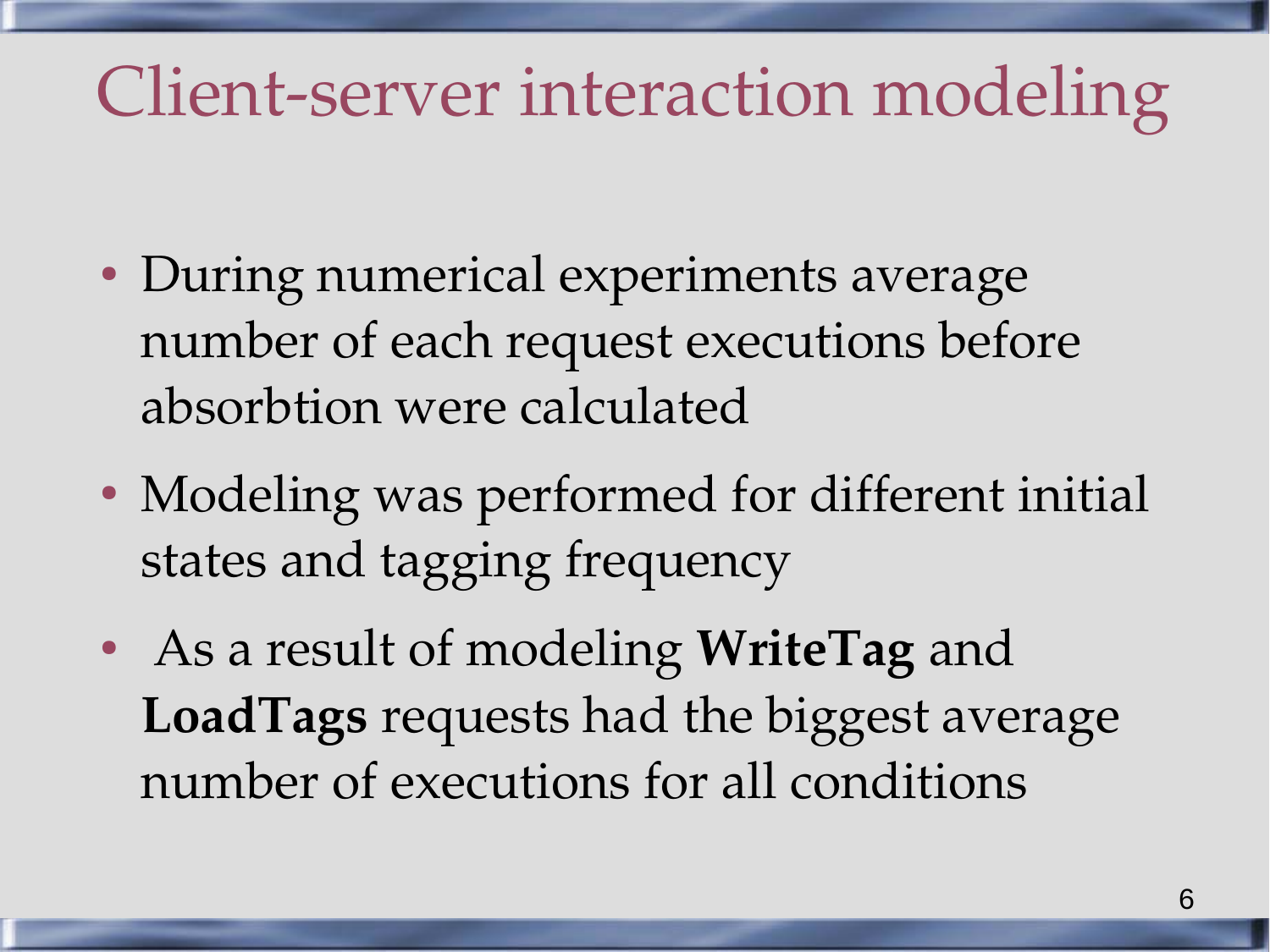## Control program profiling

- For determining bottlenecks during request processing profiling performed
- For each write request whole processing time and DB interaction time were measured
- In average DB interaction takes  $\sim$ 95% of request processing time
- DB interaction is bottleneck!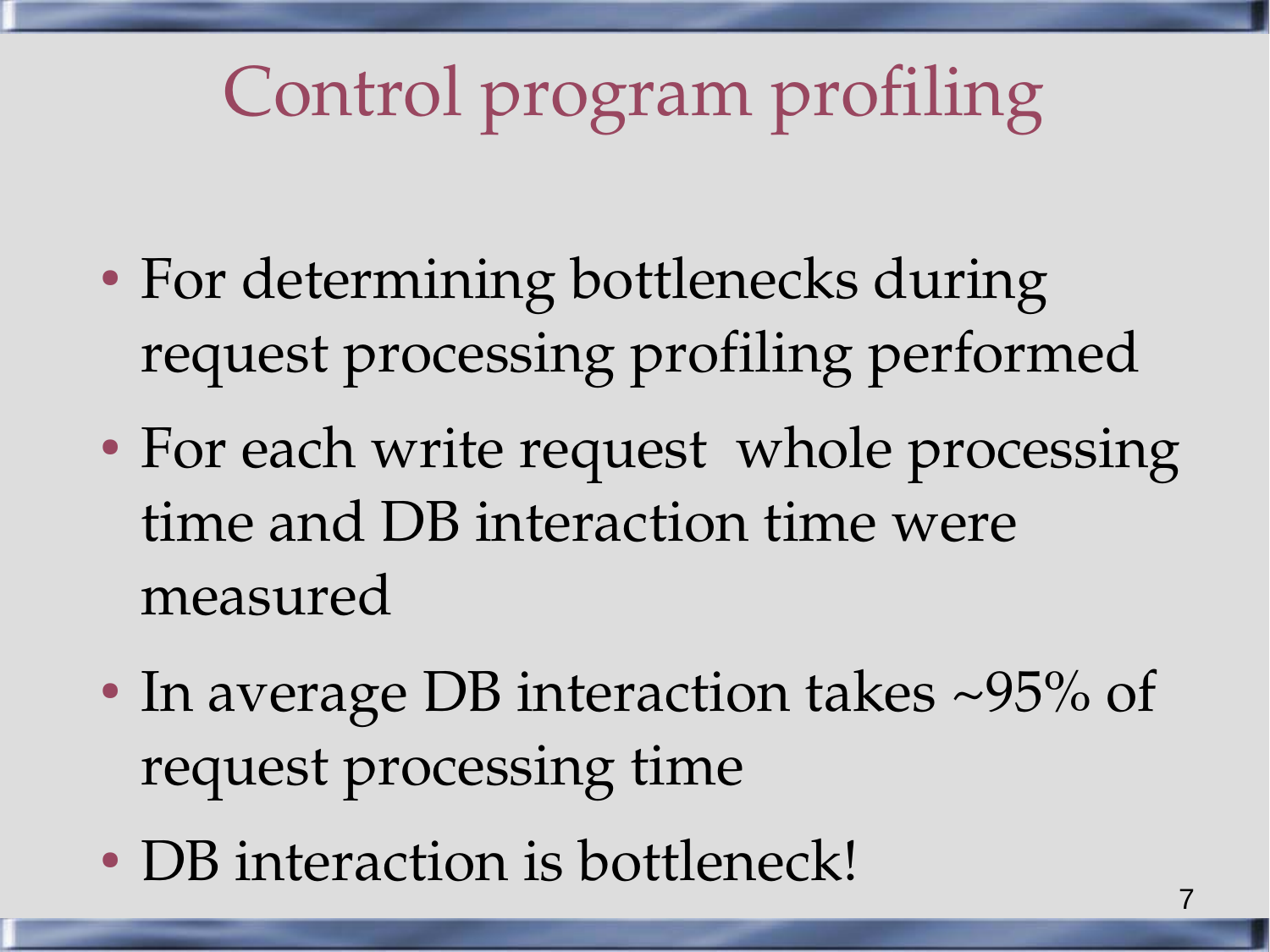#### Control program profiling

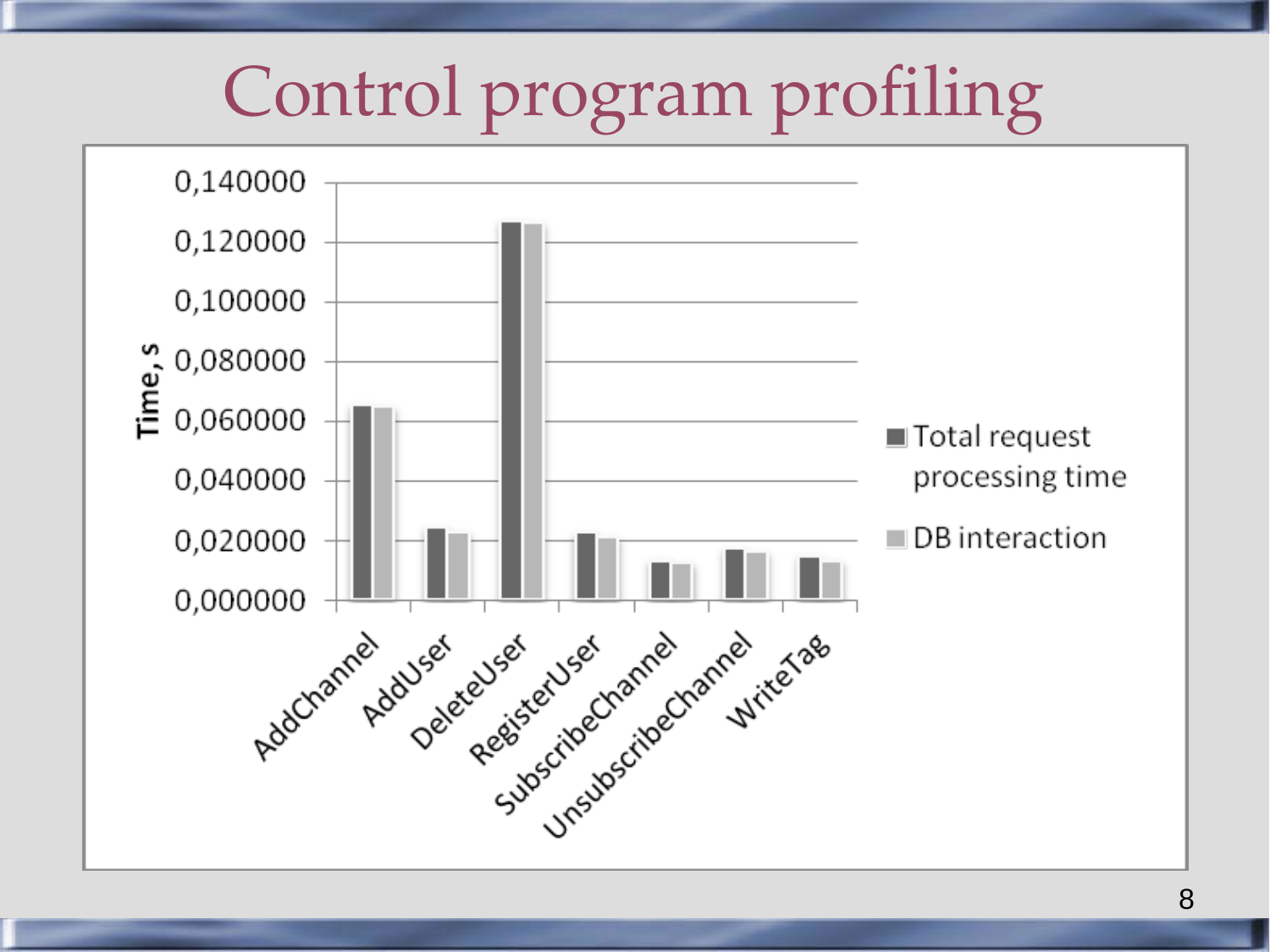#### Platform optimizations

- DB synchronization optimizations:
	- Thread synchronization refactoring (less locks – more performance)
	- Algorithm for making decisions about need of DB synchronization
- DB structure optimization
	- Number of tables for tags storage were decreased to one – **WriteTag** processing speed increased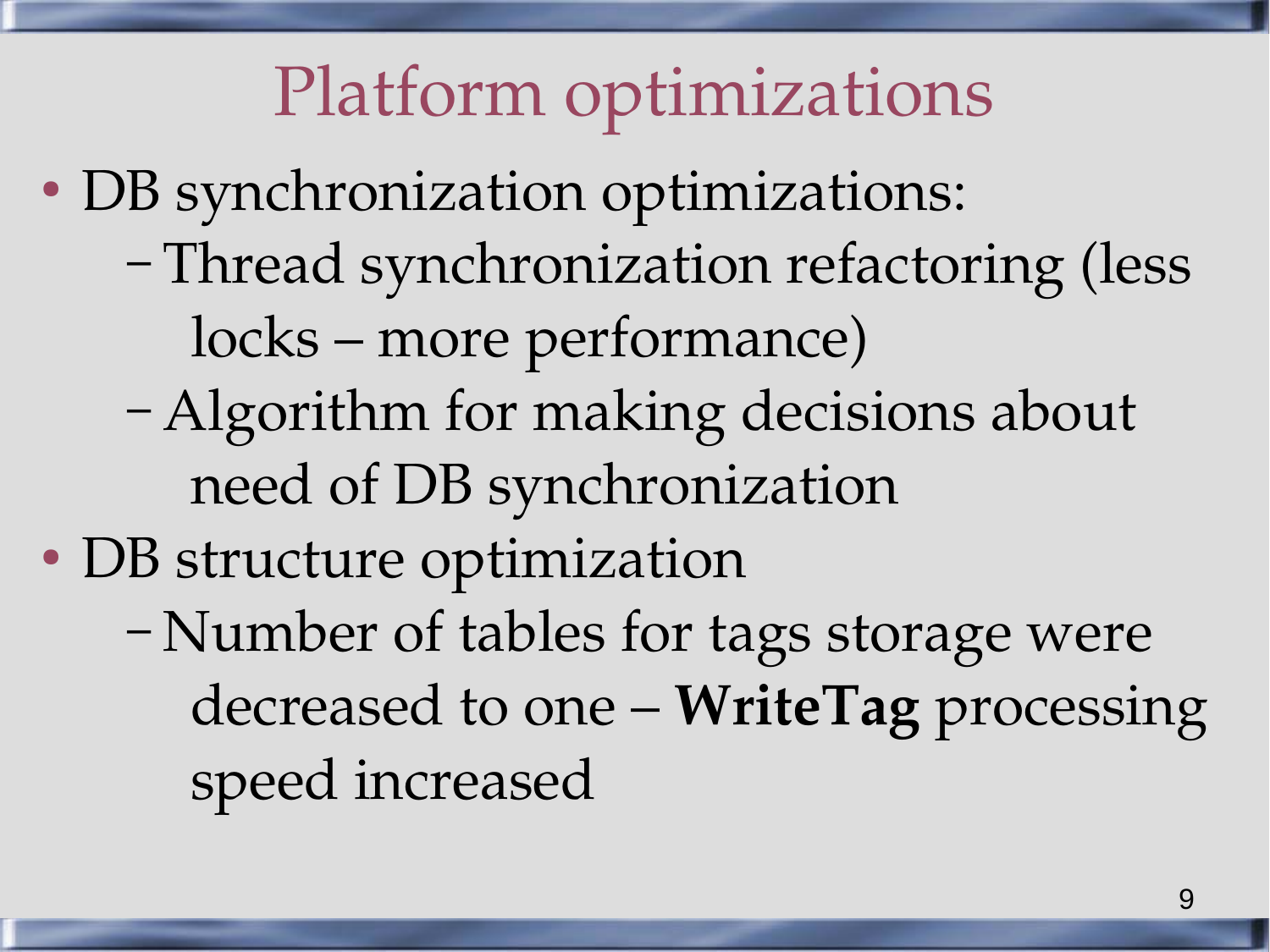## DB synchronization

- Algorithm which determines does system need DB synchronization or not
	- Periodical check with user-defined period (**UPDATE\_INTERVAL**)
	- Comparison between actual number of transactions to DB and transactions number counted by platform
	- If difference is more than **TRANSACTION\_DIFF** value than synchronization is performed, else nothing happens
	- Variation of **UPDATE\_INTERVAL** and **TRANSACTION\_DIFF** allows to achieve different ratios "performance/data consistency"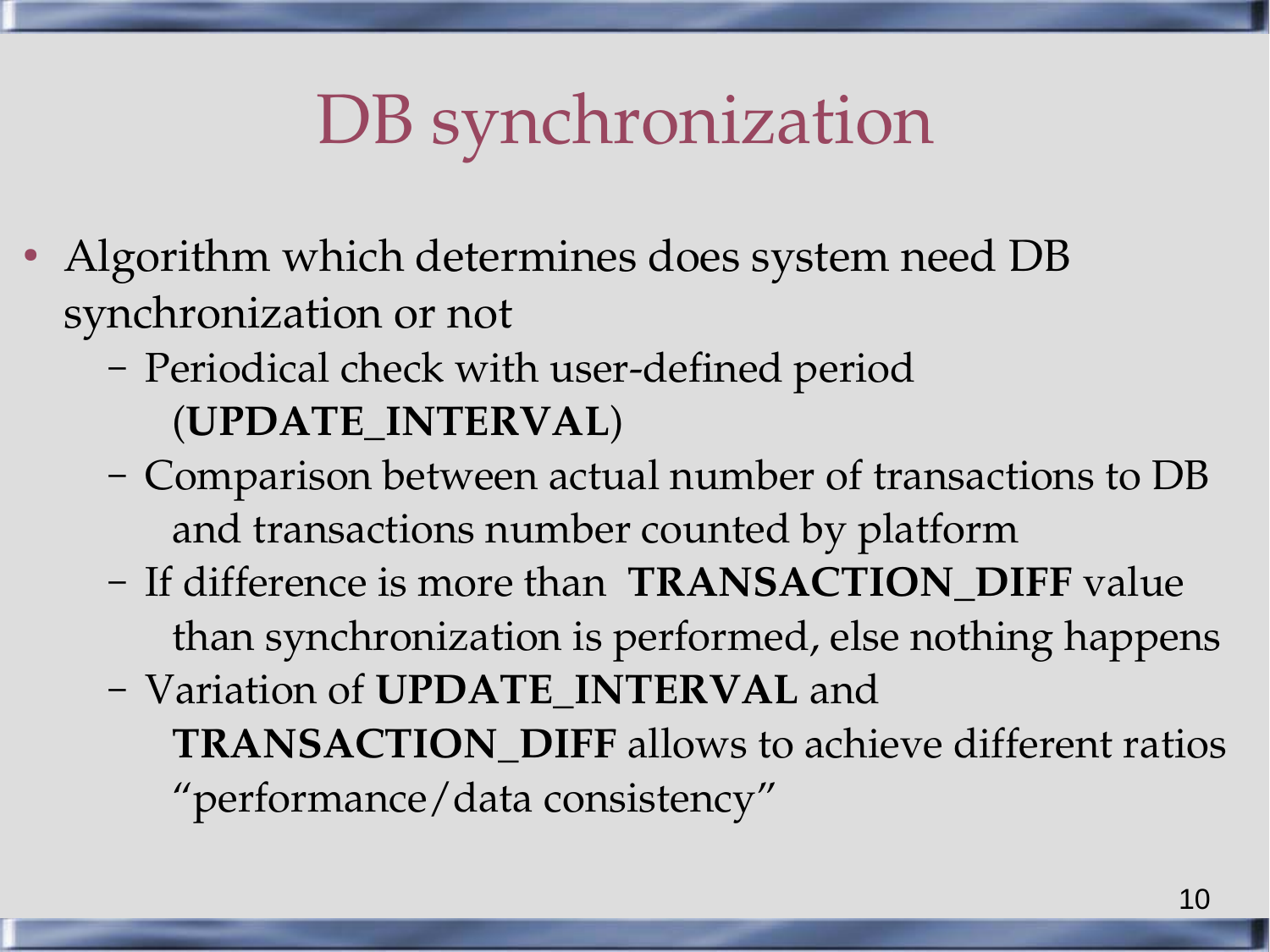#### Request performance measurement

- Performance were measured for **WriteTag** and **LoadTag** requests in system before and after optimization
- Processing time and errors data were collected
- For **LoadTag** set of experiments were performed with different number of tags in DB – from 0 to 54000 with step of 1000 tags. For each tag value 10000 **LoadTags** requests where performed
- 11 ● For **WriteTag** performance measurement was performed as sequentially increase of tags number in system from 0 to 12000 by sending **WriteTag** request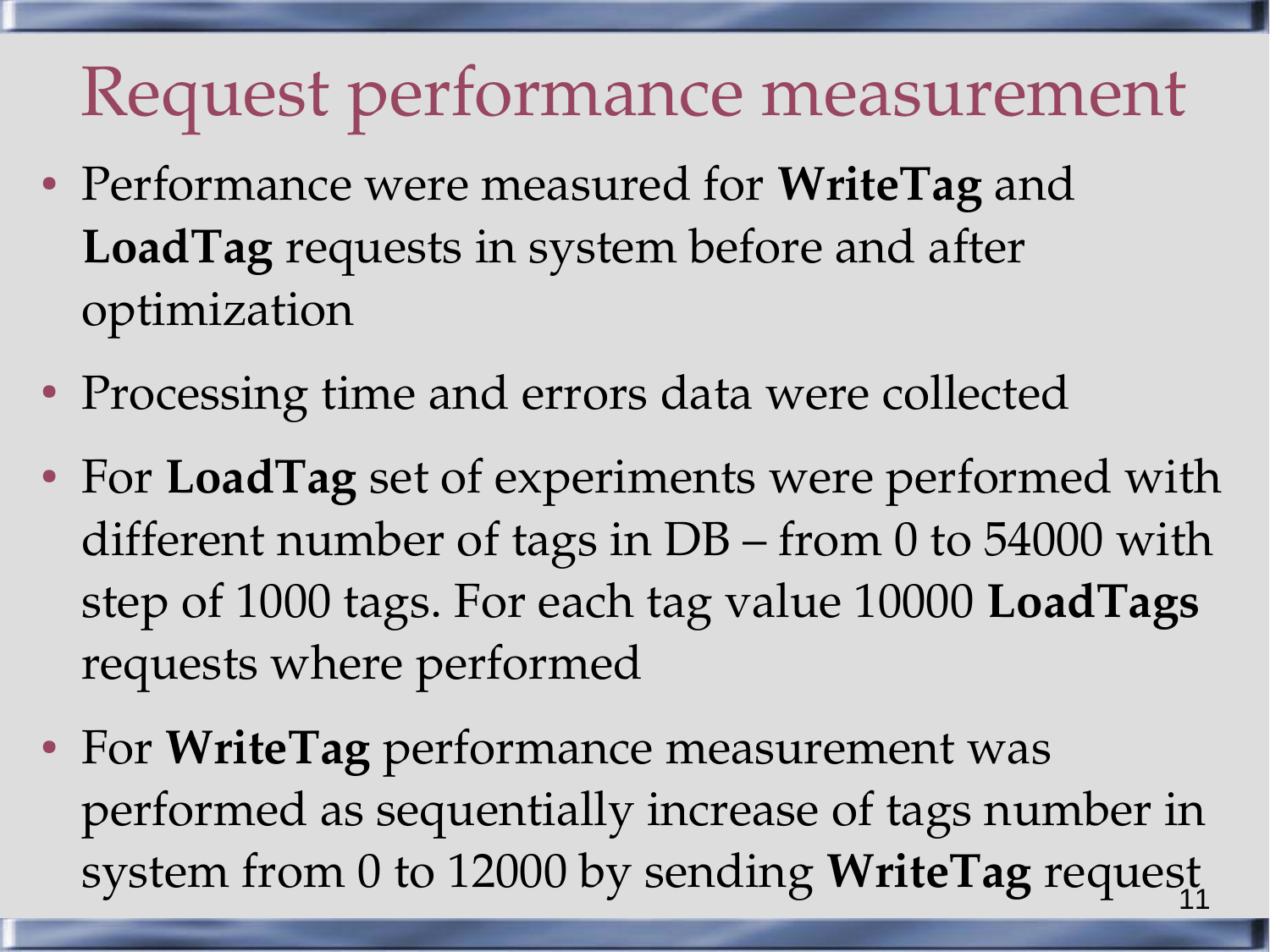#### Results comparison

- Maximum, minimum, average, variance of request processing time and number of errors where compared for both systems
- **LoadTags**
	- Maximum processing time decreased
- **WriteTag**
	- Average time decreased by 47.5%
	- Maximum time decreased tenfold
	- Variance of time decreased hundredfold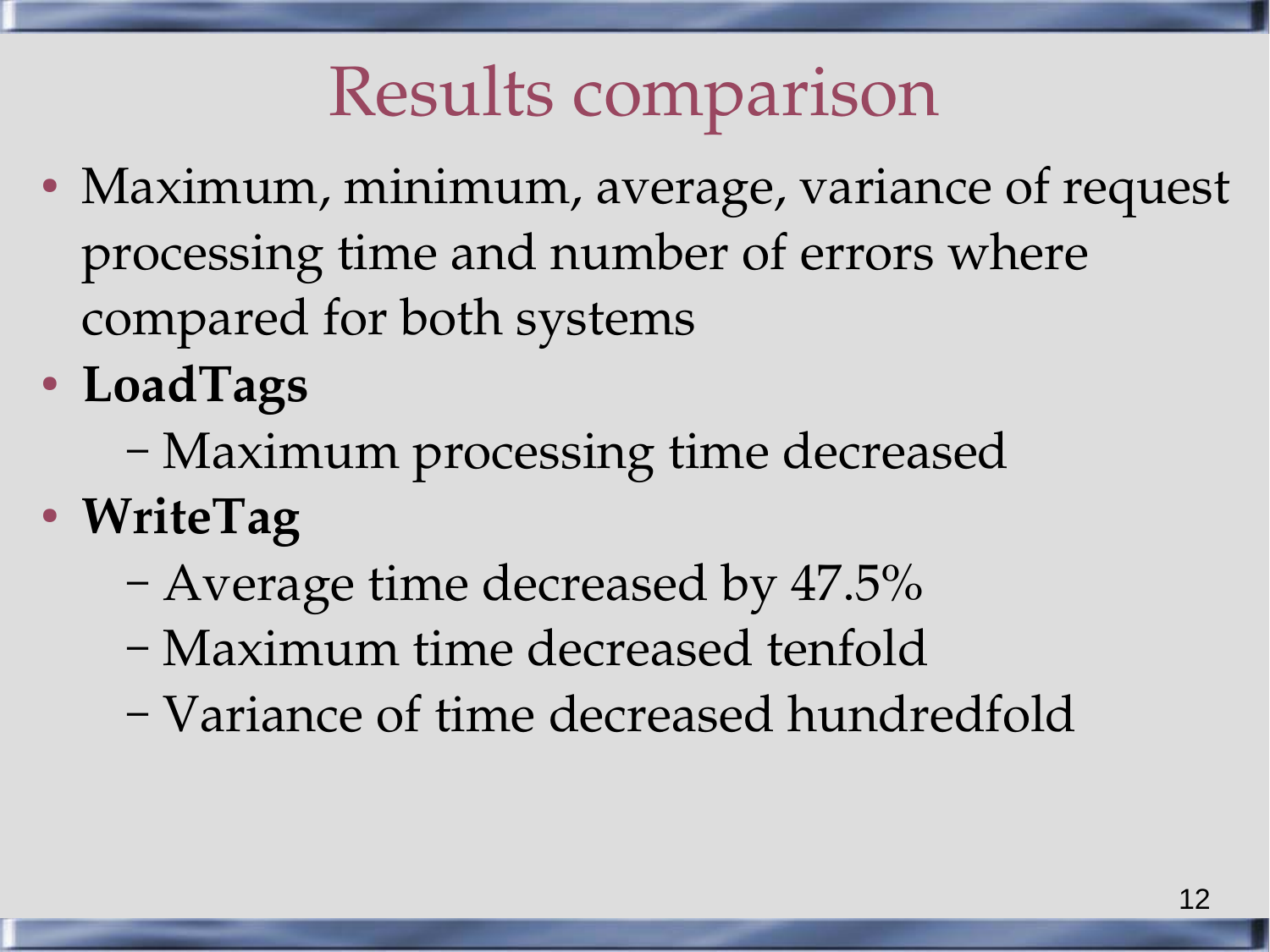#### Conclusions

- During performance evaluation where achieved next results:
	- Math model of client application was created
	- Bottleneck of request processing was found
	- Performance of request processing was optimized
- Future plans:
	- Support NoSQL or GIS-oriented DB
	- Support lock-free algorithms and data structures